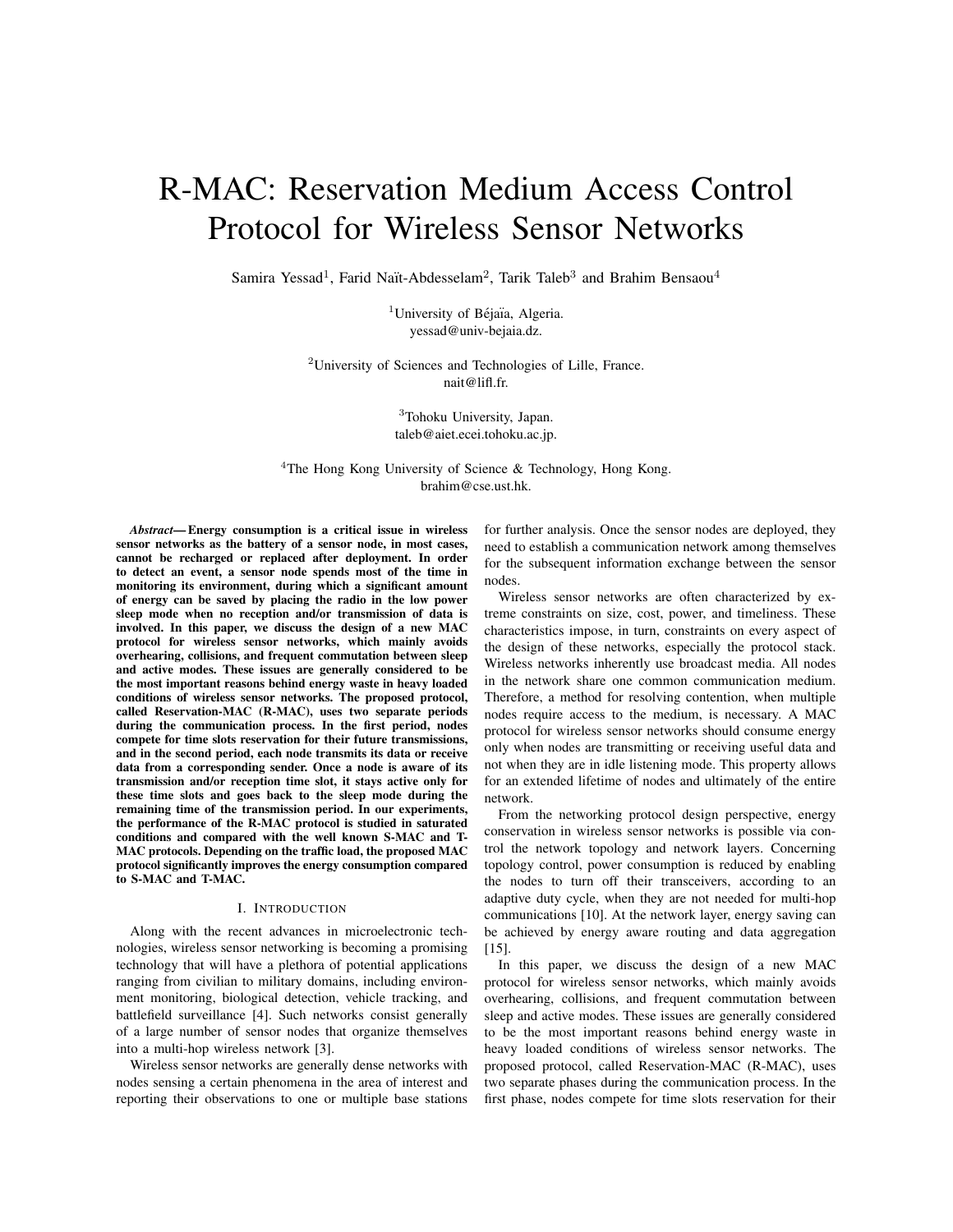future transmissions. In the second phase, each node transmits its data or receive data from a corresponding sender. Once a node is aware of its transmission and/or reception time slot, it stays active only for these time slots and goes back to sleep mode during the remaining time of the transmission period. In our experiments, the performance of the R-MAC protocol is studied in saturated conditions and compared with the well-known S-MAC and T-MAC protocols. Depending on the traffic load, the proposed MAC protocol improves the energy consumption significantly compared to S-MAC and T-MAC.

The remainder of this paper is organized as follows. Existing related work on collision-based MAC protocols is discussed in Section II. The key elements of the designed MAC protocol are portrayed in Section III. To evaluate the energy consumption of the entire sensor network, simulations are conducted and the obtained results are presented in Section IV. Finally, concluding remarks and further research work are given in Section V.

# II. RELATED WORK

Existing MAC protocols for wireless sensor networks can be broadly classified into two categories. The first category consists of TDMA-derived principles, where nodes are assumed to be synchronized and therefore access the communication channel by scheduling and reserving time slots. Scheduled-based protocols [2], [7], [9], [13] by nature preserve energy as they have a duty cycle built-in and an inherent collision-free medium access. However, their major drawback consists in their high complexity due to non-trivial problem of synchronization in wireless sensor networks. TRAMA [7] is a scheduled-based protocol that provides energy-efficient conflict-free channel access in wireless sensor networks. As a scheduled protocol, TRAMA is able to achieve good energy savings (at the expense of delay) but it has a fairly complex mechanism for assigning transmission slots to nodes.  $\mu$ MAC [9] shares a common architecture with TRAMA: the communication channel is divided into a contention period and a contention-free period. *µ*MAC uses, however, a different slot mechanism and relies extensively on information provided by upper layers to improve radio utilization. Z-MAC [13] is a combination of TDMA and CSMA principles. It is shown that Z-MAC achieves high channel utilization and low latency than pure TDMA and CSMA. Z-MAC uses the concept of self-owned slot. A node has a guaranteed access to its own slot (TDMA style) and a contention-based access to other slots (CSMA style). In this way, collisions are reduced and better energy savings can be achieved. There are two basic components in Z-AMC. One is called neighbor discovery and slot assignment, and the other is called local framing and synchronization. In the neighbor discovery and slot assignment, a TDMA group is formed and a node is given a slot. A time frame is decided by the local framing and synchronization. Z-MAC introduces a new flexible time-frame rule without the need for global synchronization. However, it needs to perform global clock synchronization once at the setup phase.

The second category of MAC protocols is based on CSMA concepts in which sensor nodes strive for access to the medium [3], [6], [8], [12]. In this case, the communication establishment is based on an agreement between the sender and the receiver about when the medium comes available rather than when the scheduled time comes into affect. A contention-based protocols inherits good scalability, a feature highly required for wireless sensor networks, that supports node changes and inclusion of new nodes. Nevertheless, the contention-based approaches suffer from the energy inefficiency due to idle listening, collisions, and overhearing. S-MAC [3] is one of the best known protocols designed specifically for wireless sensor networks. S-MAC is a contention-based protocol and achieves energy conservation through three basic techniques: *i*) nodes periodically sleep instead of constantly listening to an idle channel; *ii*) radios are turned off when shared media is used for transmission between other nodes (overhearing avoidance), and *iii*) a message passing scheme is used to reduce contention latency for sensor network applications that require store-and-forward processing as data is transmitted over the network. Each node has a basic radio duty cycle that trades off between bandwidth and latency for energy savings. Bandwidth consumption is dramatically reduced as the duty cycle decreases since neighbors contend in smaller windows of time for transmission. Furthermore, significantly low duty cycles impose higher delays in the delivery of data and larger buffers to store data collected or received. S-MAC mitigates these problems when large messages need to be transmitted by fragmenting them and preventing a pair of nodes from sleep before all the fragments are transferred. The protocol requires periodic synchronization among neighbors so they can agree on sleep/active schedules. The use of radio fixed duty cycles in sensor nodes can waste considerable amounts of energy since the communication subsystem is activated even though no communication will take place. During periods of high activity, the radio must be turned on long enough to handle the traffic. However, as the load decreases, the radio will remain essentially idle. T-MAC [6], another contention-based protocol, addresses this problem by employing an adaptive sleep/active duty cycle for the radio operation. The protocol reduces idle listening by periodically transmitting all messages in bursts of variable length, and sleeping between bursts. The active period is ended up simply when no activation event is heard after a timeout. The timeout period defines the minimum amount of idle listening in a duty cycle. T-MAC suffers the same "high latency and large buffer size" problems as S-MAC when the duty cycle is very low. Besides these major problems, the synchronization is fairly hard to reach and clock drift may lead to unstable coordination, where nodes will never reach a consensus and therefore can never use their sleeping period. B-MAC [8] is another contention-based random access protocol. Different from the duty cycle controlled MAC protocols, B-MAC uses an adaptive preamble sampling scheme to reduce energy consumption and idle listening. The main feature of B-MAC is that it provides a basic access control platform and other MAC protocols can be built on top of it for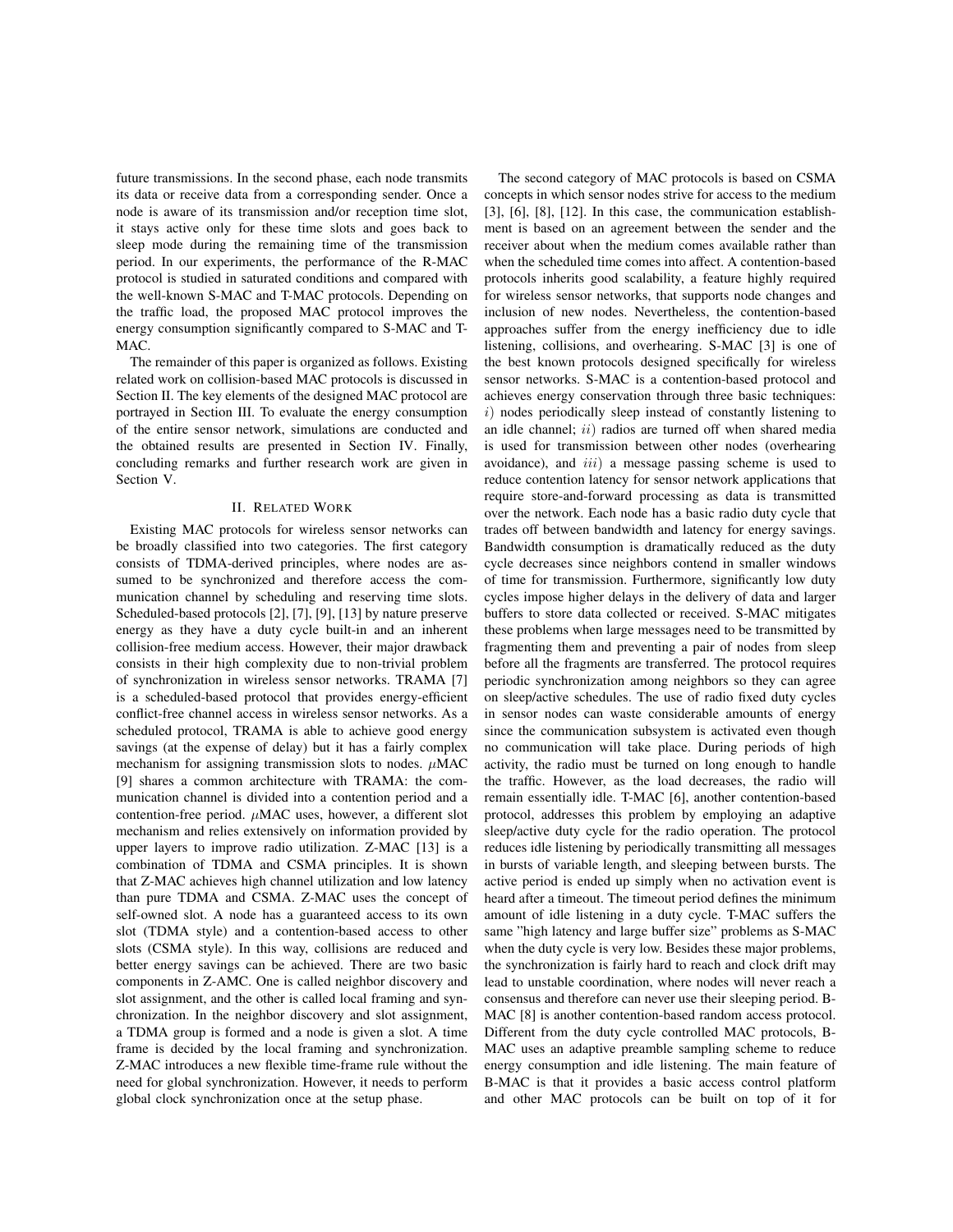customized and optimized energy savings as well as network performance. It is fully reconfigurable with a set of interfaces for the add-on MAC protocols. In P-MAC [12], a sensor node uses some networking activities information to formulate a pattern. Based on this information, a node may decide to have a long sleep, which may last for several time-frames. The pattern is generated when a node is awake and is sensing the environment. The pattern is exchanged among neighbors. In P-MAC the time-frame structure design has to accommodate the pattern exchange. Because P-MAC is able to adaptively sleep/wake up, it offers more energy savings under light loads and higher throughput under heavy loads compared to other contention based MAC protocols.

## III. R-MAC PROTOCOL DESIGN

As reported in [3], several causes of energy waste must be taken into account in the design of an energy-efficient medium access protocol. Among these different causes, packets collision represents the first critical issue. In fact, when two packets are transmitted at the same time and collide, they become corrupted and therefore must be discarded. Transmitters will then attempt a new transmission which will consume again more energy. Another source of energy waste is idle listening. It happens when the radio transceiver is in listening mode awaiting possible data. The cost of idle listening is especially high in many applications of sensor networks where there is no frequent data to send. A third source is the unnecessary overhearing of packets that are destined to other nodes. Overhearing unnecessary traffic can be a dominant factor of energy waste when traffic load and node density are high.

According to [6], among all of the above mentioned causes of energy waste, idle listening is the most significant. However in reality, this depends on the traffic load within the network. Indeed, in case of low traffic load, nodes spend most of their time listening to an idle channel. However, in high traffic load, nodes spend most of their time in listening to packets of other nodes (e.g., overhearing). This issue has been already considered in S-MAC [3] and T-MAC [6]. However their proposed solution causes frequent switching between sleep and wake up modes which, in turn, consumes a considerable amount of energy.

In our proposed R-MAC protocol, we present a new solution to minimize the energy consumption by focusing mainly on the overhearing avoidance so that frequent switching between sleep and wake up modes will be avoided. This will help in conserving an important part of the otherwise-wasted energy of nodes, especially the heavily loaded ones (i.e., nodes near by the sink). The second considered problem in this work is the encountered collisions which can be frequent in a heavy loaded network. In the proposed R-MAC protocol, we adjust the listen-sleep durations according to the traffic load of the network and therefore reduce collisions while saving energy at the same time.

## *A. Basic scheme of the R-MAC protocol*

Inspired by S-MAC [3] and T-MAC [6], our R-MAC protocol introduces two novel techniques to avoid frequent overhearing and switching between sleep and wake up modes in heavy loaded wireless sensor networks. The purpose of these techniques is to adapt the listen-sleep durations according to the traffic load of the network and therefore avoid collisions. The first main idea of our protocol is that each sensor node makes an advance reservation of the channel for its next transmission. This will allow nodes in the vicinity to know which transmitter and/or receiver is involved during each time slot for a large period of time. They then can schedule the instant where they have to be in a sleep and wake up modes. This behavior leads the nodes to avoid overhearing of several transmissions where they are not involved and therefore reduces frequent switching between sleep and wake up modes. For this purpose, we divide the listen period into two different variable periods. A reservation period of duration *R* and a transmission period of *N* time slots that fits *N* different transmissions. *R* is chosen by the first node that has succeeded its transmission of an RTS packet. Its value is chosen based on the traffic load observed by the winner of the channel and announced in the RTS packet. To avoid the idle listening, reservation and transmission periods are followed by a sleep period as in S-MAC. To Synchronize nodes so that they sleep at the same time, we add a synchronization period after the reservation period as shown in Fig. 1.



## Fig. 1. R-MAC periods.

During the reservation period, a node behaves as in the CSMA/CA based MAC protocol with the well known RTS/CTS mechanism. If a node has data to transmit, it listens to the channel for the duration of *DIFS*. If the channel is sensed idle then it starts decrementing its backoff while the channel is idle. When the backoff reaches zero and the channel is still idle, the node transmits its RTS packet in which it indicates the time slot to reserve and the schedule of the periods. If after the duration *SIFS*, the considered node receives the CTS packet from the intended receiver then it waits for the end of the reservation period and then begins the transmission of its data in the reserved time slot. Notice that CTS packets also contain reserved slots as well as the schedule of periods. During the transmission period, nodes that have reserved their time slots will transmit their data only at the reserved time slots, and nodes that have data to receive wait for data during the adequate time slots. The rest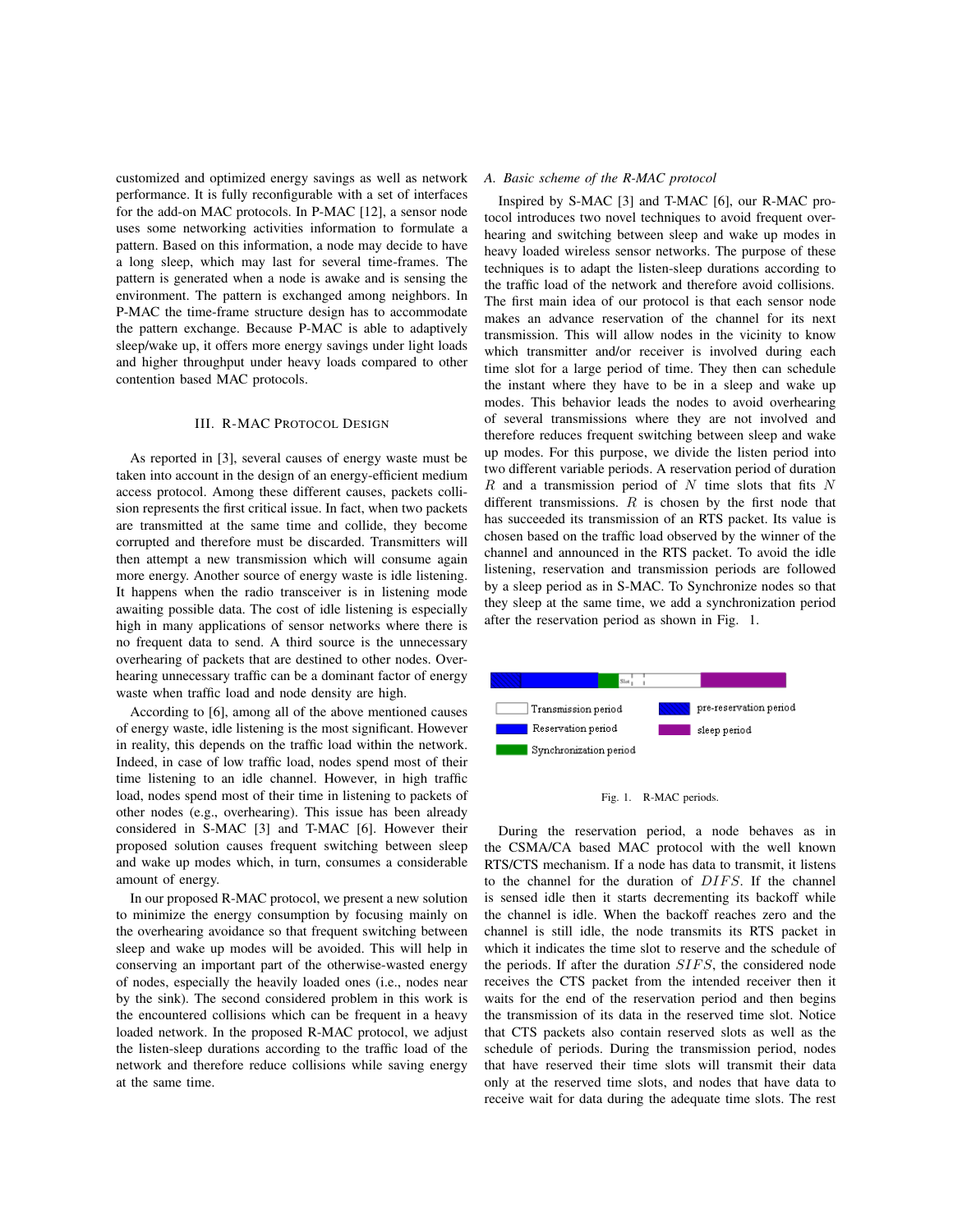of nodes can go to sleep since they have no data to transmit or to receive.

The second main idea in our proposed protocol consists in the variable duration of the listen and sleep periods according to the traffic load. By storing the number of transmissions occurred in a previous listen period, and by assuming that the same load of traffic is more likely to happen in the next listen period, nodes can adjust the duration of the next listen and sleep periods. To enhance the accuracy of the estimation of the next traffic load, the initiator node of R-MAC periods can also make use of the load observed in its waiting queue before transmission. Thus, R-MAC protocol can minimize collisions by expanding the listen period and reducing the sleep period when nodes estimate an increase in the traffic load.

In R-MAC, nodes are not synchronized with a control packet as in S-MAC and T-MAC. R-MAC periods are always determined by the first node which gains the access to the channel. The duration of these periods are locally disseminated using RTS and CTS packets of each communication. This implies that neighbors of transmitters and receivers will also follow the announced schedule. However, this may cause a problem in some cases, where nodes that do not participate in the upcoming communications, will switch to the sleep mode without informing their neighbors. In order to solve this problem, we introduce a new control packet, called GTS (Go To Sleep), which will be used by those nodes to send their schedule to their neighbors in the synchronization period.

## *B. Example*

In the following we portray the behavior of the R-MAC protocol via an example. We consider the multi-hop wireless sensor network presented in Fig. 2



Fig. 2. A multi-hop wireless sensor network.

Let's consider a scenario where nodes  $n_3$ ,  $n_4$ ,  $n_5$  and  $n_6$  desire to transmit data to nodes  $n_4$ ,  $n_9$ ,  $n_{10}$  and  $n_4$ respectively. If we assume that the number of time slots in a transmission period is  $N = 3$  and that each node needs one time slot to transmit, then we can obtain the communication scenario presented in Fig. 3.

In this scenario, node  $n_3$  initiates the cycle of periods  $P_3$ (e.g., *P*<sup>3</sup> refers to a cycle of periods P initiated by node *n*3) and reserves the first time slot of the transmission period of *P*<sup>3</sup>



Fig. 3. R-MAC communication scenario.

to send data to  $n_4$ . At that moment, nodes  $n_1$ ,  $n_2$ ,  $n_5$ ,  $n_6$  and  $n<sub>9</sub>$  are aware of the duration of each period of  $P<sub>3</sub>$  and know that the first time slot of the transmission period is reserved to the future transmission between  $n_3$  and  $n_4$ . Later, node  $n_5$ reserves the second time slot of the transmission period of *P*<sup>3</sup> to send data to  $n_{10}$ . Nodes  $n_1$ ,  $n_3$ ,  $n_4$ ,  $n_9$  and  $n_{11}$  will get also the information that the second time slot of the transmission period of  $P_3$  is reserved for one transmission between  $n_5$  and  $n_{10}$ . When node  $n_6$  sends the RTS packet to  $n_4$ , it requests the reservation of the second time slot of the transmission period *P*3. However, since *n*<sup>4</sup> knows that this time slot is reserved to the transmission between  $n_5$  and  $n_{10}$ , it will not respond with a CTS packet. So as not to terminate the reservation period,  $n_4$  sends an RTS packet to  $n_9$  and reserves the third time slot. At the end of the reservation period:  $n_1$ ,  $n_2$ ,  $n_{11}$ ,  $n_7$ and  $n_8$  transmits a GTS to inform their neighbors about the schedule of this period  $(P_3)$  initiated by  $n_3$ . By doing so, nodes inform their neighbors before entering the sleep mode. At the end of the synchronization period, node  $n<sub>9</sub>$  enters the sleep mode during the first and the second time slots. Node  $n_3$  goes into sleep mode during the second and the third time slots. Node  $n<sub>6</sub>$  and others will go into sleep mode during the entire transmission period and so on. At the end of the transmission period, all nodes will stay awake or go into sleep mode for the duration designated by  $n_3$  to avoid idle listening.

To show the impact of this scheme on the avoidance of the frequent switching between sleep and wake up modes, we apply S-MAC protocol to the same example and we obtain the communication scenario shown in Fig. 4. If we compare this scenario to that of R-MAC (Fig. 3), we notice that in R-MAC, nodes *n*<sup>3</sup> and *n*<sup>9</sup> avoid two simultaneous communications and that in S-MAC they make an unnecessary switch between sleep and wake up modes. For other nodes, we remark that they make two unnecessary switches between sleep and wake up modes in S-MAC which are avoided in R-MAC by avoiding three communications at the same time.

# *C. Periods overlap*

Since reservation periods are initiated by the first node which wins the channel among the contending nodes by sending an RTS packet, we can notice that in a multi-hop wireless sensor network an overlap of reservation and transmission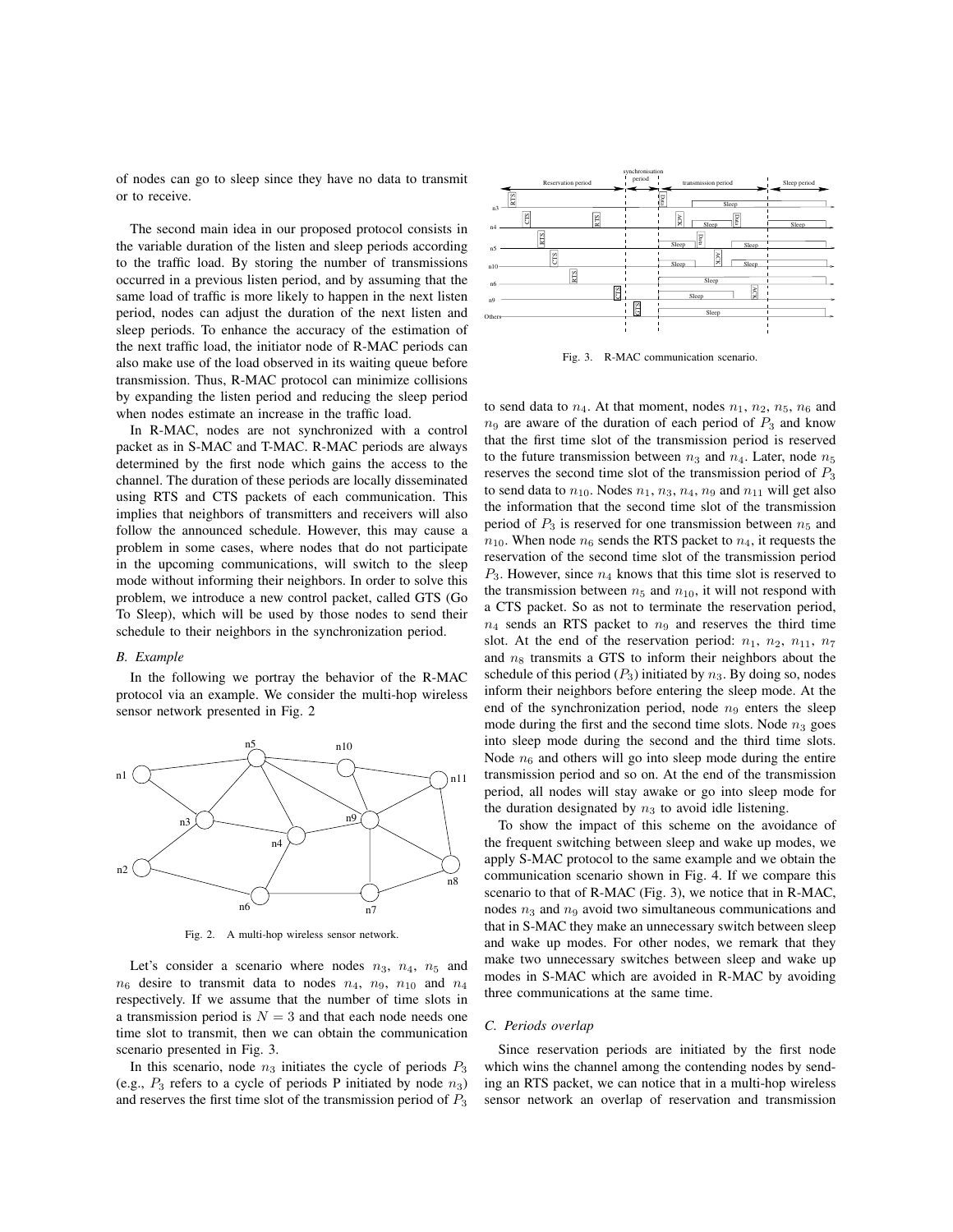

Fig. 4. S-MAC communication scenario

periods can occur. Therefore, we have to identify each of them. For example, in the wireless sensor network topology shown in Fig. 2, node  $n_{11}$  can initiate a reservation period to send data to node  $n_8$ . Then node  $n_{10}$  can hear reservations from two different reservation periods (the one initiated by  $n_3$  and the one initiated by  $n_{11}$ ). Therefore, we need to have a mechanism to distinguish between them. In R-MAC protocol, we suggest that each node that has not heard an RTS packet (initiating a reservation period) can send an RTS packet with its *ID* for the initialization of a reservation period. If a sensor node wants to reserve time slots to transmit data, it must specify in which period it wants the reservation. In the above mentioned case, node  $n_{10}$  has both information regarding the reservation periods of  $P_3$  and  $P_{11}$ , it can then choose one of the two.

#### IV. SIMULATIONS AND ANALYSIS

We evaluate the R-MAC performance by simulation using OPNET 11.5 [16]. We compare the performance of our R-MAC protocol against S-MAC and TMAC under the topology shown in Fig. 5 and in terms of three performance metrics: energy consumption, sleep percentage, and collision rate.

# *A. Simulation parameters*

In this simulation scenario, we have made an abstraction of the top network layers into simple source and sink models for MAC - and PHY - centered simulation models, so there is no dynamic routing of packets to a base station. The topology shown in Fig. 5 is made of 32 sensor nodes  $(n_1 \text{ to } n_{31})$ and one sink node ( $n_{32}$ ) randomly distributed over an area of 150x150m. To avoid the impact of any dynamic routing algorithm (with changing paths), routing follows the directed arrows as depicted in the figure.

# *B. Results and analysis*

Results shown in Fig. 6 demonstrate that the overhearing and the switching between sleep and wake up modes, provided by the avoidance technique developed in our R-MAC, provides longer sleep opportunities than in S-MAC and T-MAC protocols. This is particularly true when the network is heavily loaded with high data traffic rate. However, in case of low data traffic rate, T-MAC outperforms both S-MAC and R-MAC. Regarding the energy consumption, Fig. 7 shows that R-MAC outperforms S-MAC and T-MAC again in case of high data rate traffic. Indeed, the R-MAC protocol avoids in many cases the overhearing events as well as a number of commutations between sleep and wake up modes. In low data



Fig. 5. Wireless sensor network topology with 31 sensor nodes and 1 sink.

rate, T-MAC outperforms again both S-MAC and R-MAC. Concerning the data collision rate, Fig. 7 shows that R-MAC protocol avoids totally data collisions. This free collisions advantage is obtained bye the advance reservation of time slots during the transmission phase and bye the adjustment of the period's duration of each phase according to the traffic load.



## V. CONCLUSION

In this paper, we have presented a reservation based MAC protocol, dubbed R-MAC. In the design of the proposed scheme, our focus was on the avoidance of overhearing, frequent commutation between sleep and wake up modes, and data collisions. This aims at minimizing the energy consumption in saturated conditions. By choosing to use a channel reservation scheme, nodes can anticipate next scheduled transmissions during the listen period and therefore make accurate decisions on the timing to turn off their radio. R-MAC protocol also adjusts the duration of the sleep and active periods according to the traffic load in order to avoid data collisions. Simulation results show that R-MAC outperforms S-MAC and T-MAC in conserving energy of sensor nodes in heavy loaded wireless sensor networks.